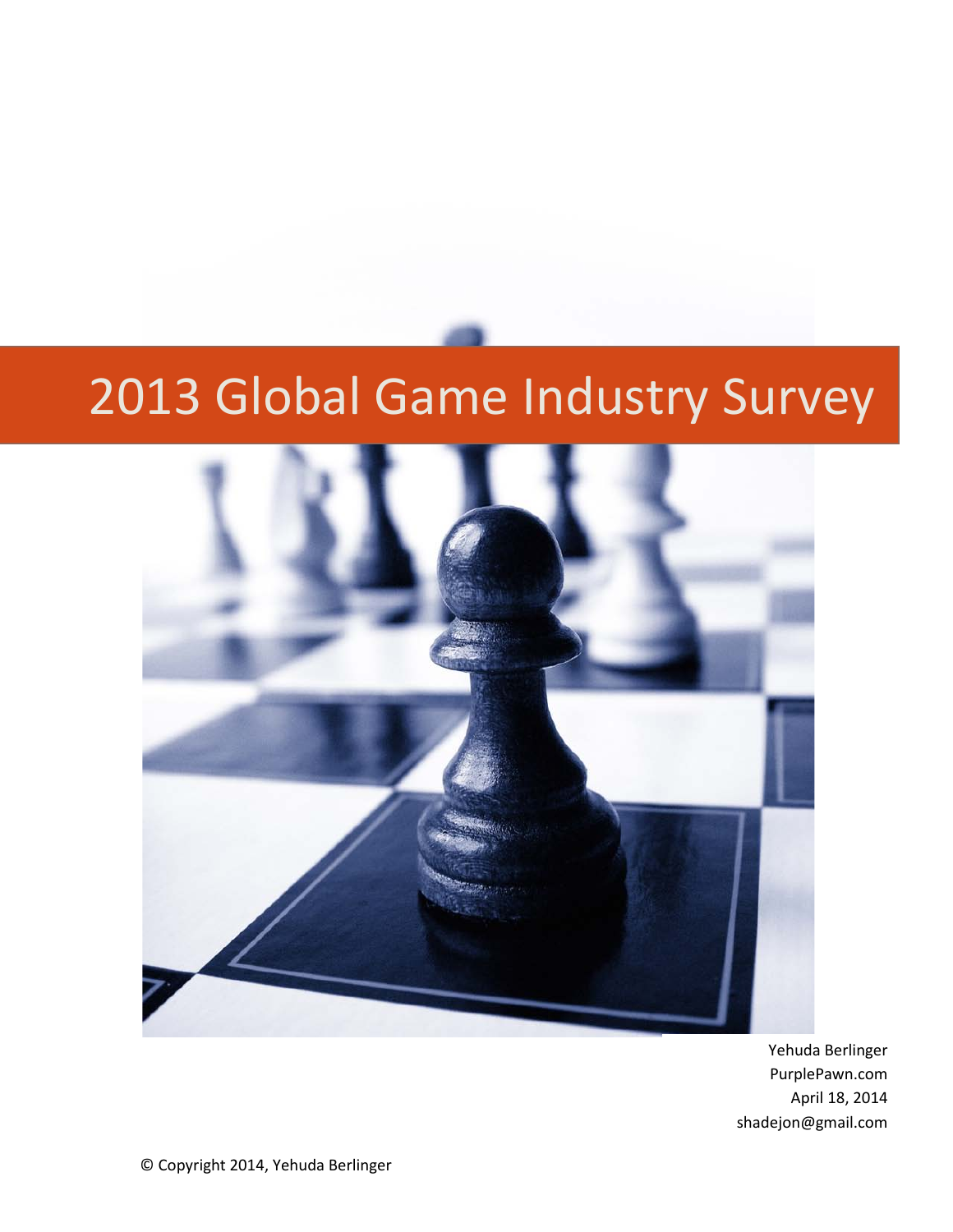## <span id="page-1-0"></span>**Executive Summary**

This report contains the results of a survey of tabletop game companies in March 2014. The companies surveyed are companies that make money by means of traditional and modern tabletop games, which are games that are not sports (ball games, yard games, billiards, bar, and similar games) and not video games (console, PC, mobile, and handheld electronic games).

I collected information from nearly 300 companies from over 20 countries and from 40 US states. Of those companies that didn't close, the overwhelming majority are doing fine or better than last year. 13% report doing worse than last year (down 2% from last year's survey); this percentage doesn't take into account companies that closed.

More than half of responding publishers use, or plan to use, a crowdfunding source such as Kickstarter to publish their games.

Among responding retailers, Hasbro's *Magic: the Gathering* CCG, Game Workshops' *Warhammer* miniatures and rules, Mayfair Games' *Catan* board and card games, and Paizo's *Pathfinder RPG* products were at the top again this year, as they have been for the last three years. Rio Grande Games' *Dominion* games sales dropped; its place in the top five was taken by Konami's perennially popular *Yu-Gi-Oh* CCG.

*Pathfinder* products outperformed Wizards of the Coasts' *Dungeons & Dragons* products by 2.5 to 1 – even more than last year – while players wait for D&D  $5<sup>th</sup>$  edition to be released later this year<sup>1</sup>. Gaming accessories, such as card sleeves, and items consumed by gamers, such as soft drinks, continue to be strong dependable sellers. RPG and miniature products from smaller publishers were included in the bestselling product lines of some retailers.

Strong new sellers this year include Fantasy Flight Games' *Star Wars X-Wing* miniatures, Fantasy Flight Games' *Star Wars Edge of Empires* RPG, and basically all Fantasy Flight Games' living card games (LCGs), especially *Android Netrunner* (many retailers simply listed "Fantasy Flight Games" as their best selling products).

Another big new seller at responding retailers is *Cards Against Humanity*, a perverse alternative to more traditional and safe party games. Amazon already listed this game as a top-seller during most of 2012, but the survey respondents are now catching up.

 $\overline{\phantom{a}}$ 

<sup>&</sup>lt;sup>1</sup> http://company.wizards.com/content/wizards-coast-announces-thrilling-dungeons-dragonslaunch-summer-2014/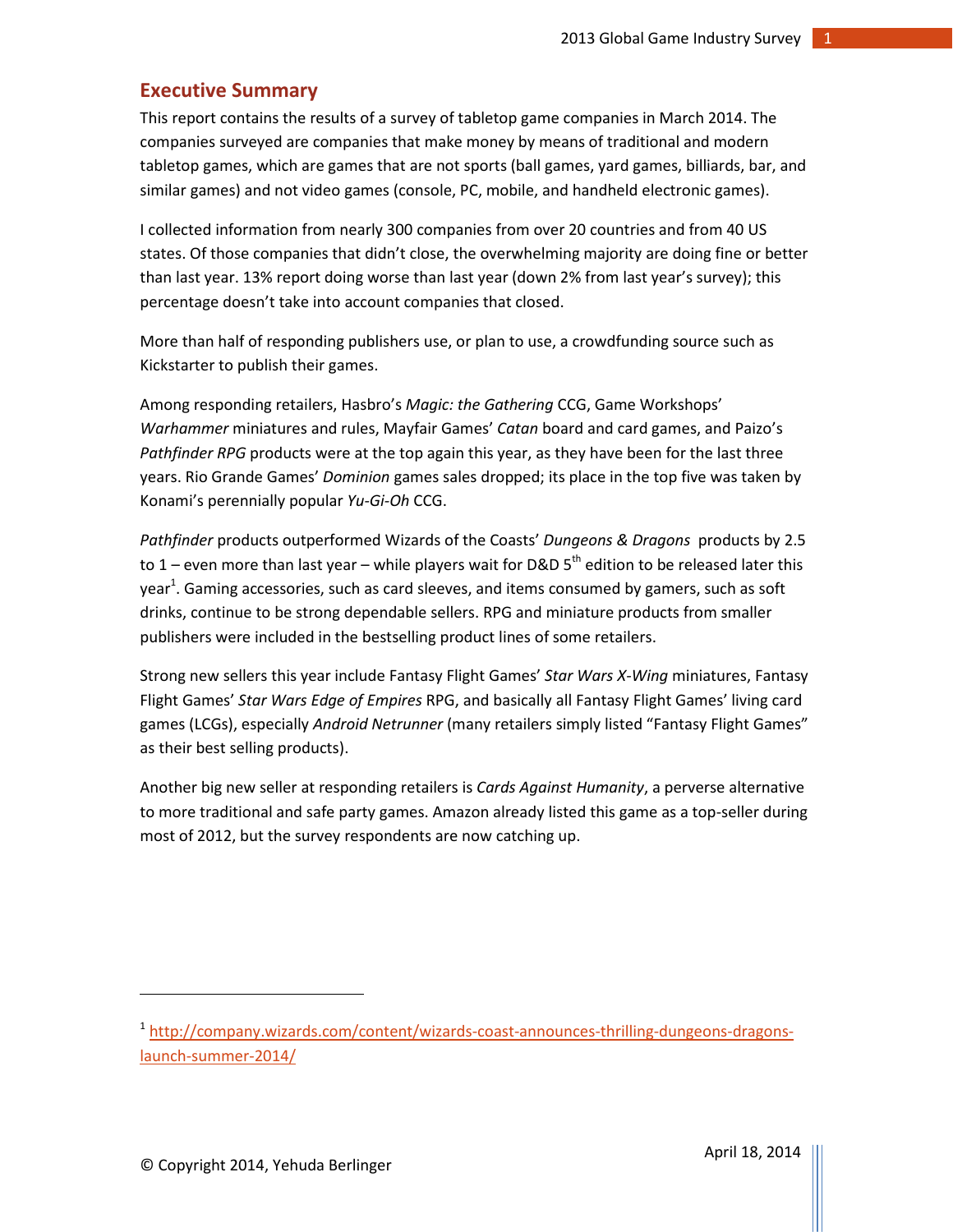# <span id="page-2-0"></span>**Contents**

| Responses by Company Ages (in Years)  9              |    |
|------------------------------------------------------|----|
| Responses by Company Size (in Employees) 9           |    |
|                                                      |    |
|                                                      |    |
|                                                      |    |
|                                                      |    |
|                                                      |    |
|                                                      |    |
|                                                      |    |
| Comparison for Respondents Who Also Answered in 2012 | 13 |
|                                                      |    |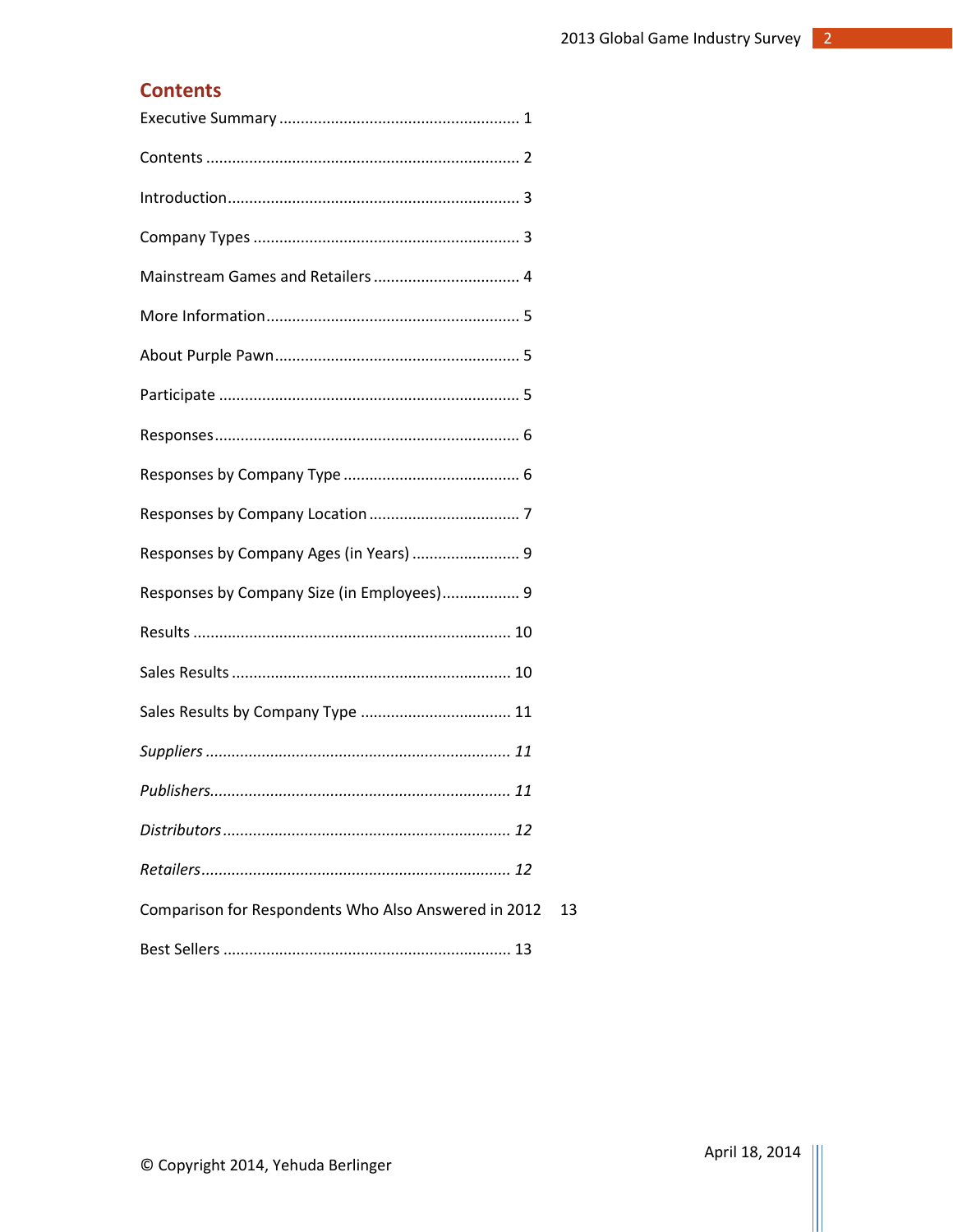## <span id="page-3-0"></span>**Introduction**

This report contains the results of a survey of tabletop game companies in March 2014. The companies surveyed are companies that make money by means of traditional and modern tabletop games, which are games that are not sports (ball games, yard games, billiards, bar, and similar games) and not video games (console, PC, mobile, and handheld electronic games). Products of interest include:

- Board games
- Card games and collectible or trading card games
- Tile games
- Dice games and poker materials
- Role-playing games
- War games, and miniatures created for tabletop war games
- Puzzle or Solitaire games (but not true puzzles, such as jigsaw, brainteaser, etc)
- Any product or service used to create, enhance, organize, market, sell, ship, package, or facilitate the play of these games

Any company, regardless of its primary industry, that makes money through these games – via licensing, publishing, producing, selling, and so on – was considered.

I visit over 8,000 websites and contact by email all of the companies that I survey as well as several hundred others. This year's data and analysis reflects my research and the pool of responses, so its representation as regards the industry as a whole must be weighed accordingly.

#### <span id="page-3-1"></span>**Company Types**

I currently limit the companies surveyed to those that have a working website and those that have an email contact. I limit the companies to those that made money from games; organizations that give away games for promotion or other reasons I exclude.

I divide the industry into the following categories:

- **Suppliers**: Provide products or services to help other companies make or play games, including miniature, cardboard, paper, paint, and plastic manufacturers, designers, illustrators, painters, consultants, printers, and other companies with ties to the game industry.
- **Publishers**: Create in-house games, products, and books; may use suppliers to help create the products, and distributors and retailers to help sell them.
- **Distributors**: Buy or take on consignment games that they did not publish and sell or distribute these games to retailers. If a company only distributes their own games, I don't count them as a distributor.
- **Retailers**: Receive from publishers or distributors games that they did not publish and sell these to the general public. Includes toy, hobby, and comic stores, as well as museums, supermarkets, department stores, and so on.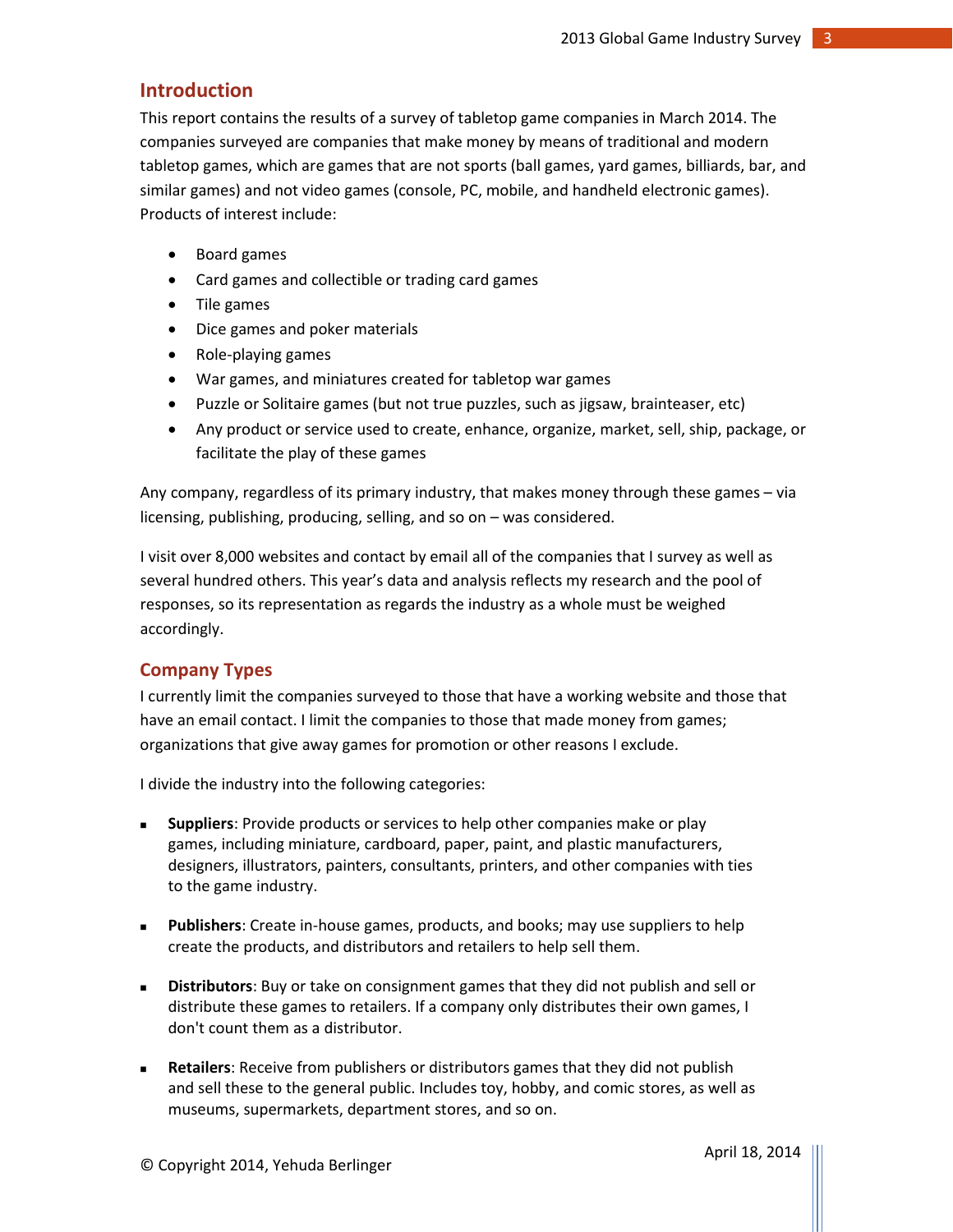Note that some companies fit into more than one category.

In out of the way countries, i.e. ones that don't have strong original game publishers, game retailers are nearly always also game distributors, and often also game publishers, in that they produce the games locally in the prevalent language, either legally (by license) or illegally.

There are two additional categories of companies in the game industry that I do not survey: facilitators (convention organizers, lotteries, casinos, etc) and journalists (web sites, books, etc).

## <span id="page-4-0"></span>**Mainstream Games and Retailers**

Mainstream games such as *Monopoly* and *Scrabble* were not reported by the retailers who responded to this survey, which do not include major retailers such as Wal-Mart, Target, or Toys-R-Us. Amazon.com listed *Cards Against Humanity*, *Qwirkle*, *Spot It*, *Ticket to Ride*, and *UNO* highly around the end of the year. Wal-Mart, Target, Toys R Us, and Barnes and Noble listed well-known mainstream games among their top sellers, typically branded editions of *Scrabble*, *Operation*, *UNO*, *Connect 4*, *Sorry*, and a token *Monopoly* edition. Also listed were original games such as *Disney Princess*, *Apples to Apples*, *Five Crowns*, *Scattergories*, *No Stress Chess*, children's games such as *Let's Go Fishing*, and other games not appearing in this report.

Mainstream game sales are generally driven by brands and licenses from movies and TV shows. In turn, Hasbro leverages its Monopoly brand through licensing to other game publishers, such as Winning Moves and USAopoly, and through Monopoly-related merchandise such as movies, restaurants, slot machines, and clothing. Hasbro's revenues from the actual sales of in-house produced Monopoly board games in unknown. Hasbro does not reveal sales specifics, but its annual report indicates that its game and puzzle sales in 2013 were up 10% driven by *Magic: The*  Gathering, and *Monopoly<sup>2</sup>*, as well as *Elefun & Friends, Jenga*, and *Twister*. Mattel's toy sales are driven by Disney, Barbie, and so on, with little attention paid to their game properties. Big sellers such as UNO are not mentioned in their annual report. Mattel's Radica electronic games (20Q, etc) were down 6% in 2013<sup>3</sup>.

Like in previous years, I believe that *Magic: the Gathering* was the best-selling proprietary game in the world in 2013, in terms of both unit sales and revenue. This is even more likely if you include *Duel Masters*, a *Magic: The Gathering* spin-off whose English version was abandoned by Wizards of the Coast but is still published by Japan's Takara Tomy and is wildly popular in Japan (as of 2013, over 3 billion *Duel Masters* cards have been sold<sup>4</sup>). I also believe that Magic rivaled *Yu-Gi-Oh* (and may have beaten it if you include *Duel Masters*) as the best-selling proprietary

l

<sup>&</sup>lt;sup>2</sup> <http://investor.hasbro.com/releasedetail.cfm?ReleaseID=824366>

<sup>3</sup> [http://news.mattel.com/News/Mattel-Reports-Fourth-Quarter-and-Full-Year-2013-Financial-](http://news.mattel.com/News/Mattel-Reports-Fourth-Quarter-and-Full-Year-2013-Financial-Results-and-Declares-Quarterly-Dividend-3ef.aspx)[Results-and-Declares-Quarterly-Dividend-3ef.aspx](http://news.mattel.com/News/Mattel-Reports-Fourth-Quarter-and-Full-Year-2013-Financial-Results-and-Declares-Quarterly-Dividend-3ef.aspx)

<sup>&</sup>lt;sup>4</sup> [http://www.takaratomy.co.jp/ir/financial/pdf/annual/13\\_annual\\_all.pdf](http://www.takaratomy.co.jp/ir/financial/pdf/annual/13_annual_all.pdf)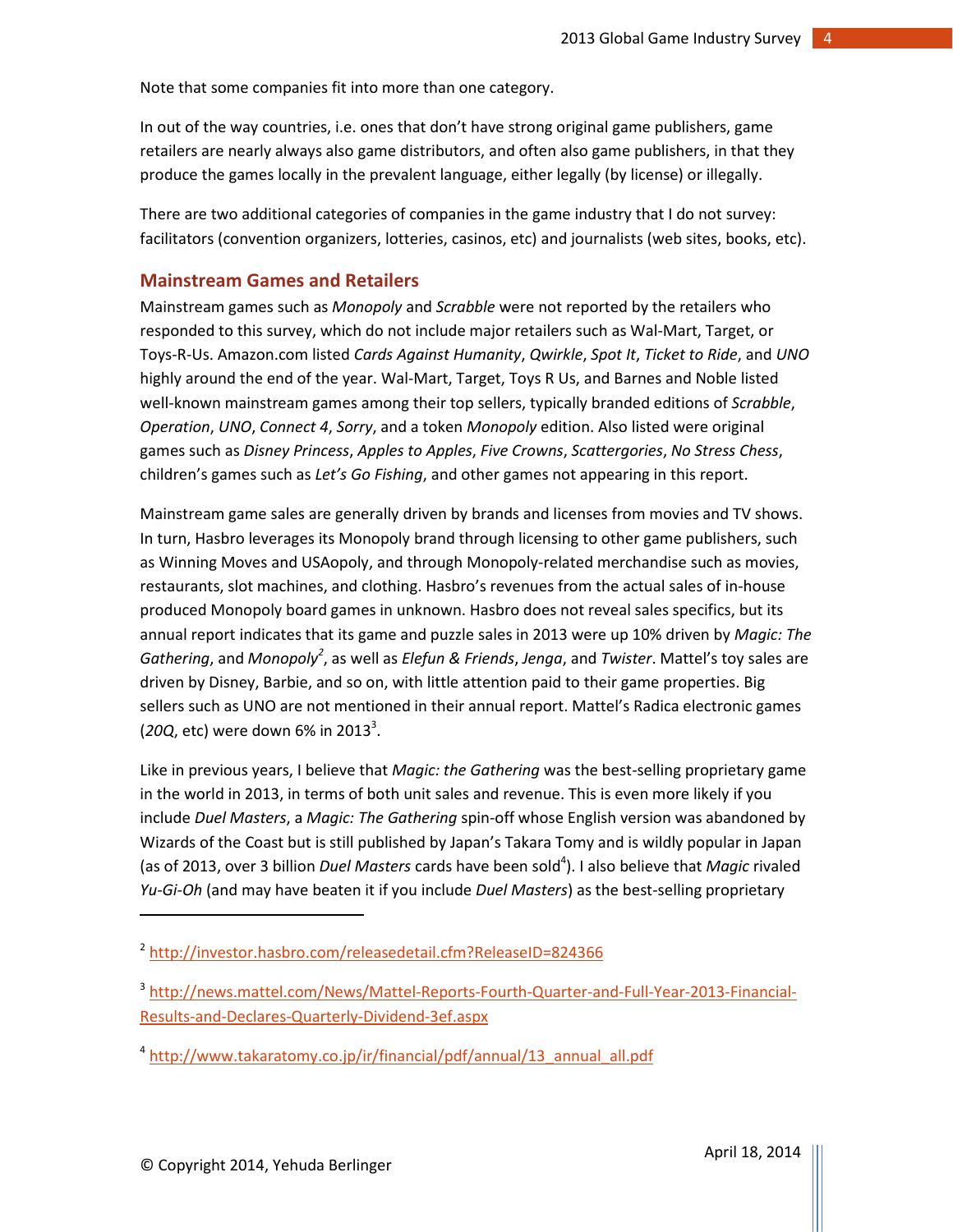game in the world in 2013, in terms of unit sales (despite the Guinness-verified "world record" awarded to Konami in March 2011 for their 25 billion cards sold<sup>5</sup>). Unfortunately, I did not get many responses from Asian retailers, so there is no way to know for sure.

2013 brands that drove mainstream game sales included movies like *The Hunger Games, The Hobbit, Marvel* properties*, Monsters University, and Despicable Me 2*, and TV shows *CSI*, *Glee*, *Doctor Who*, and *A Game of Thrones*. In 2014 we can look forward to properties such as *Divergent*, *The Maze Runner*, and *The Giver*, as well as several Marvel sequels, *The LEGO Movie*, a *Teenage Mutant Ninja Turtles* reboot, *How to Train Your Dragon 2*, the next *Muppets*, the next *Hobbit*, and the next *Hunger Games*.

Despite optimistic projections<sup>6</sup>, video games and accessories were mixed or flat in 2013, with sales boosts due to PS4 and Xbox  $1^7$ .

#### <span id="page-5-0"></span>**More Information**

If you would like specific information about anything in this survey, additional analysis from the responses, additional information by market location or segment, or would like to contract a specially-run survey, contact me at **[shadejon@gmail.com](mailto:shadejon@gmail.com)** to arrange specifics.

Names and specific identifying information about the companies that participated in this survey are not available. The database of game companies and their contact information is not for sale.

## <span id="page-5-1"></span>**About Purple Pawn**

Since 2008, Purple Pawn's followers include top industry professionals and influential fans. Our readers and listeners get the best in industry news and trends. For year-round coverage of game news and industry information, visit Purple Pawn at **[http://purplepawn.com](http://purplepawn.com/)**.

I have been writing about games since 2004 and have a personal relationship with game publishers, designers, and game journalists. I have published a game in three editions (also as an app) and have designed several other games and expansions. I design and run game events at conventions and for companies and consult on game design and about the game industry to aspiring designers and publishers. My personal blog is at **[http://jergames.com](http://jergames.com/)**.

#### <span id="page-5-2"></span>**Participate**

l

To participate in future surveys, send your name, company name, website address, and email address to **[shadejon@gmail.com](mailto:shadejon@gmail.com)**.

<sup>5</sup> <http://www.guinnessworldrecords.com/world-records/7000/best-selling-trading-card-game>

<sup>6</sup> [https://www.gartner.com/newsroom/id/2614915,](https://www.gartner.com/newsroom/id/2614915) for example

<sup>7</sup> [http://news.gamestop.com/press-release/business/gamestop-reports-2013-holiday-sales](http://news.gamestop.com/press-release/business/gamestop-reports-2013-holiday-sales-results)[results,](http://news.gamestop.com/press-release/business/gamestop-reports-2013-holiday-sales-results) for example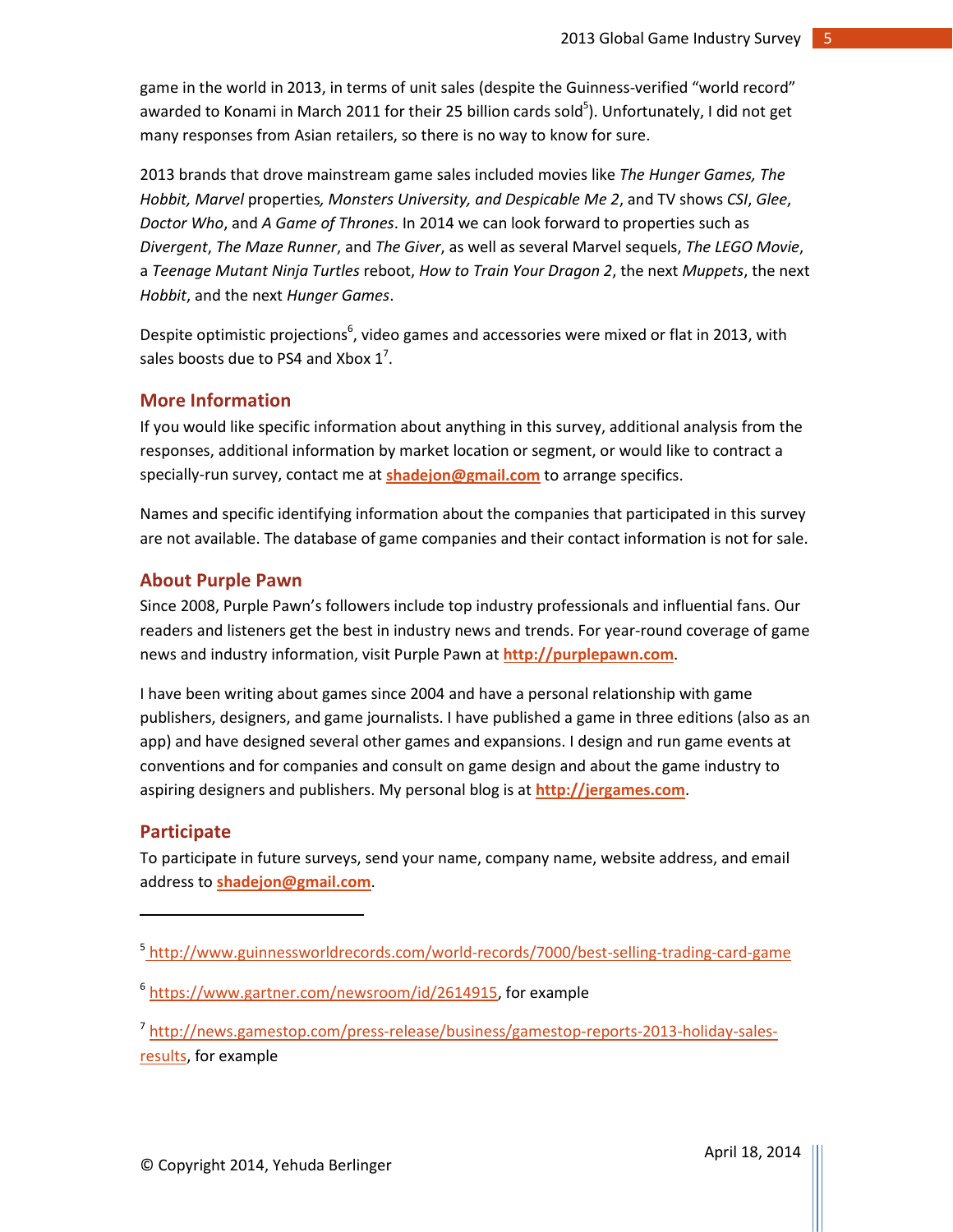## <span id="page-6-0"></span>**Responses**

I asked 7,854 companies to respond to the survey. In addition, companies could fill out the survey as a result of being referred to it. I received 294 responses for a rate of 3.74%. 27 companies responded for the fourth time (all surveys to date), 36 responded for the third time, and 88 responded for the second time.



## <span id="page-6-1"></span>**Responses by Company Type**

Note that some companies belong to multiple types and are counted in each type.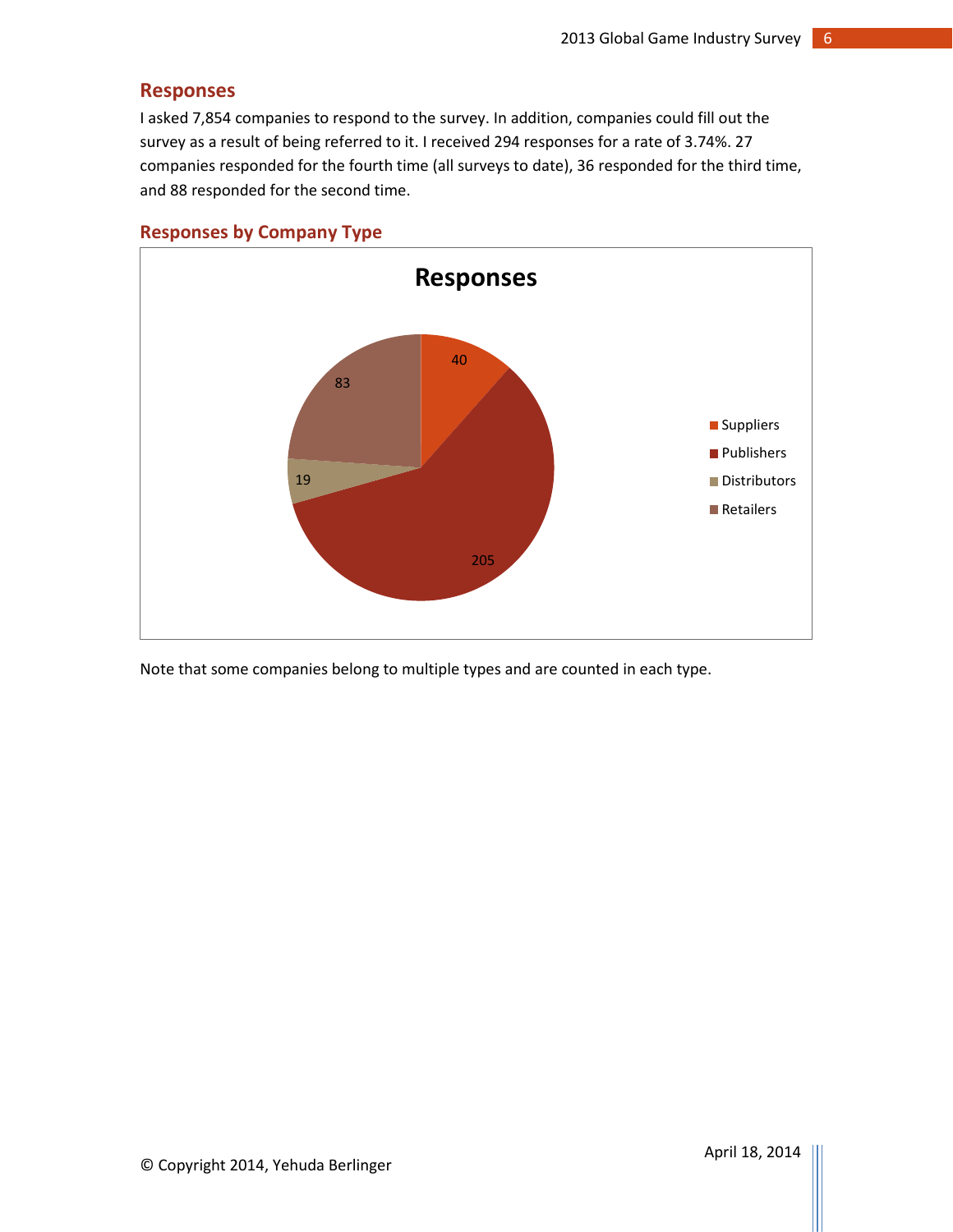## <span id="page-7-0"></span>**Responses by Company Location**

The responses came from 22 countries, primarily from the United States.

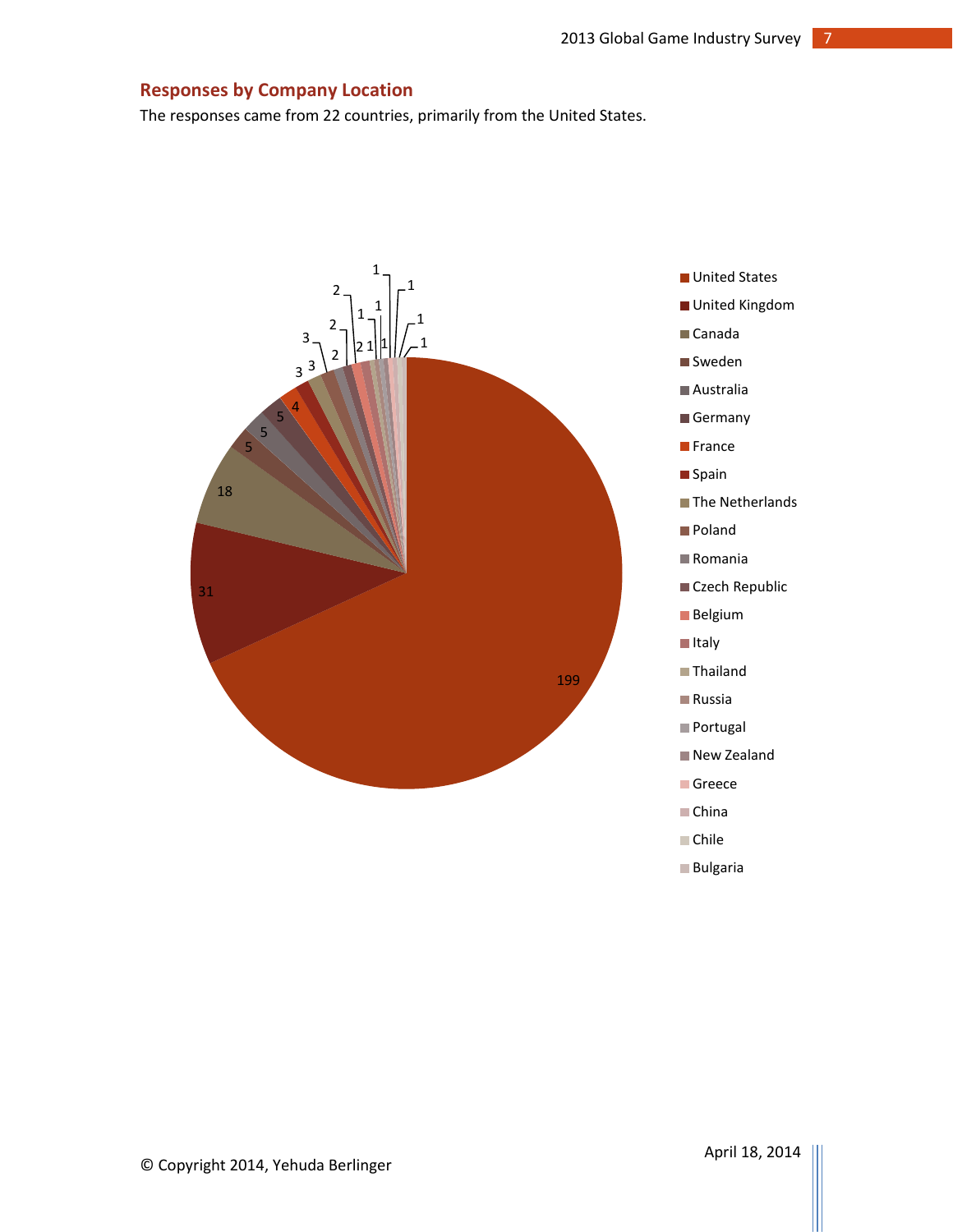

In the US, the responses came from 40 states (counting DC):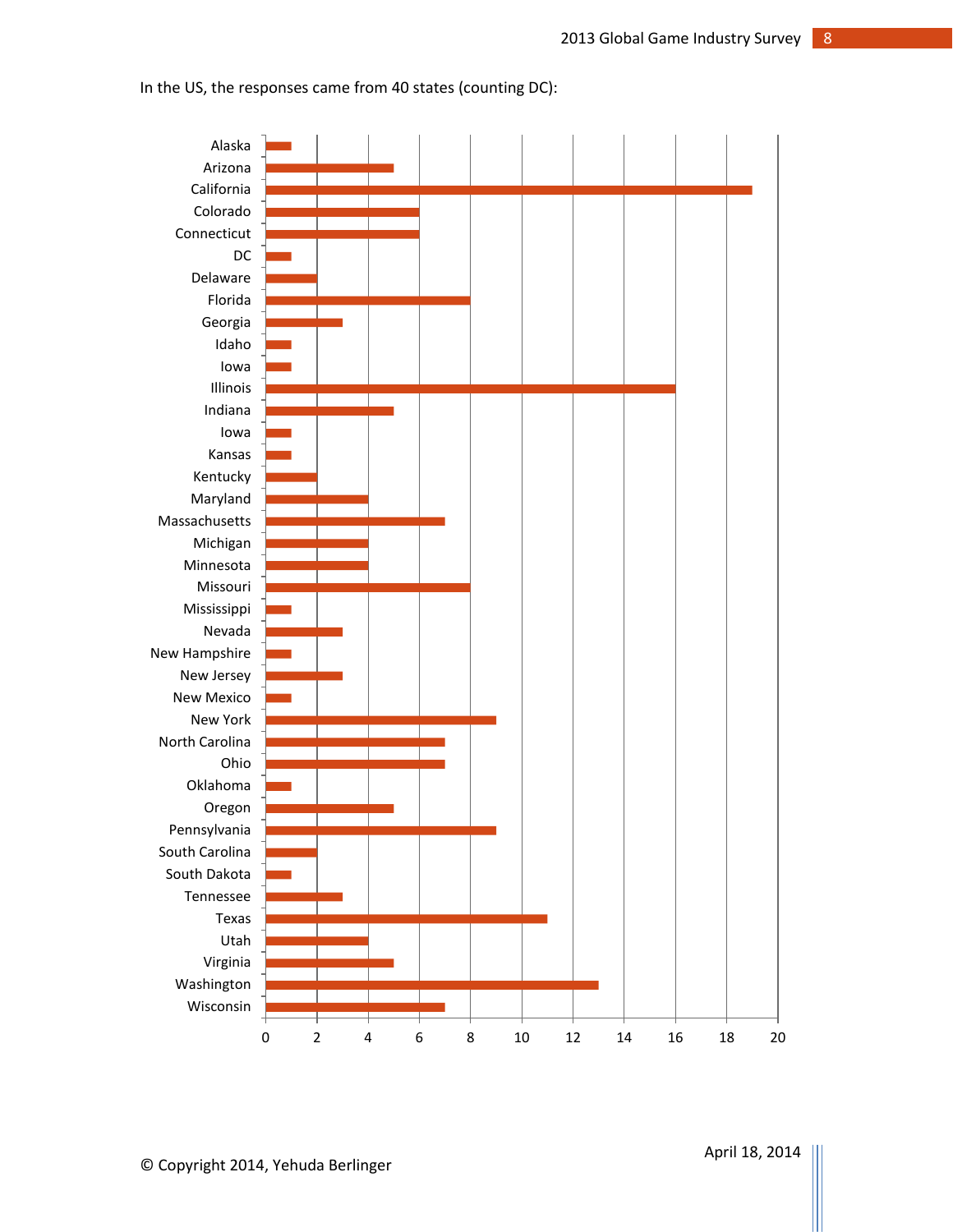<span id="page-9-0"></span>



Not every respondent included their company's age. Looking at the above chart, I suspect that some of the respondents rounded their ages to the nearest 5 years.



## <span id="page-9-1"></span>**Responses by Company Size (in Employees)**

Not every respondent included their company's size. I counted part time employees as 0.5 people. Many companies with 1 or 2 people are run as hobbies or side work by people with day jobs.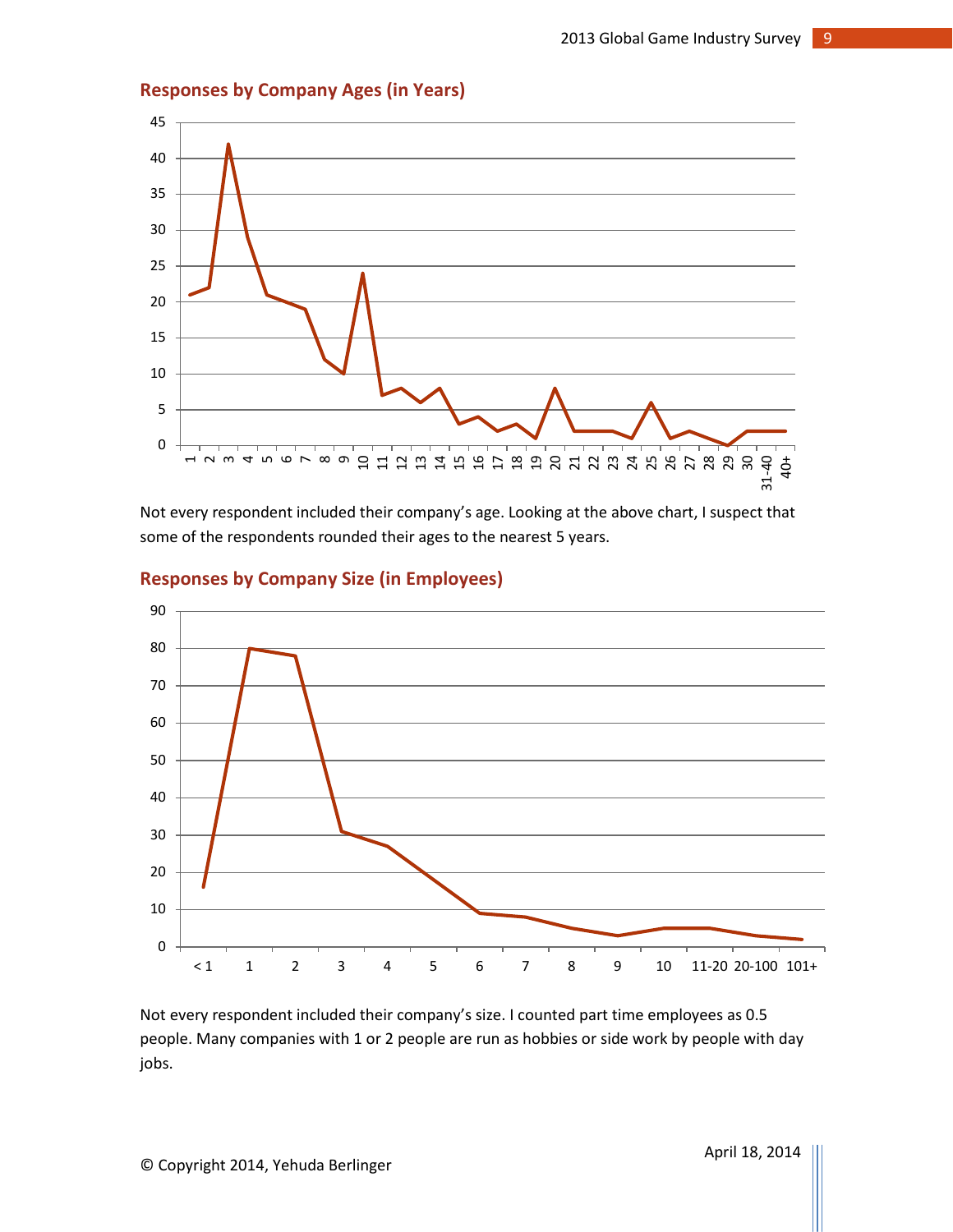## <span id="page-10-0"></span>**Results**

Considering only the respondents, 11 companies consolidated while 107 expanded (employees, product lines, space, or acquisition). A few companies are in the process of refocusing or changing their names.

## <span id="page-10-1"></span>**Sales Results**



- Great = +10% profit or more
- Good +2% +9%
- Average  $-1% +1%$
- $\blacksquare$  Poor -9% -2%
- Very poor -10% or less

In last year's survey, 8% reported very poor, while 50% reported great. Considering that the results came from mostly different companies and were given voluntarily without any means of verification, the results are not scientific. Companies may wish to tell me that they are doing better than they are, for whatever reason. Companies not doing well may elect to not report their results.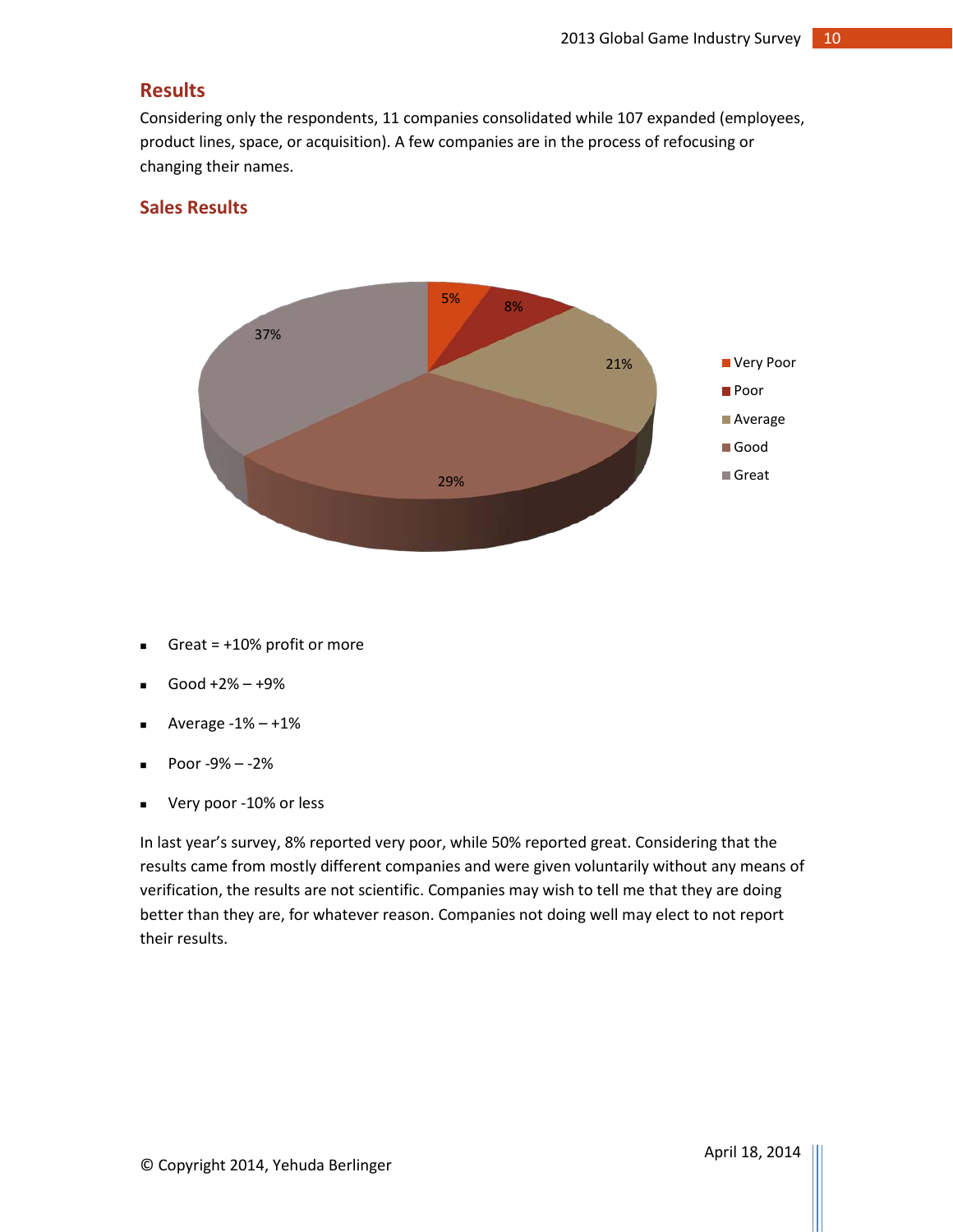## <span id="page-11-0"></span>**Sales Results by Company Type**

#### <span id="page-11-1"></span>**Suppliers**



<span id="page-11-2"></span>

SGGCs, or single-game game companies, generally have a tough time making a profit, and they close at a higher rate than companies with multiple game lines.

Publishers use a wide variety of means to get their products to consumers, including direct sales to consumers, sales to retailers, and sales to distributors. Nearly half (100) of the publishers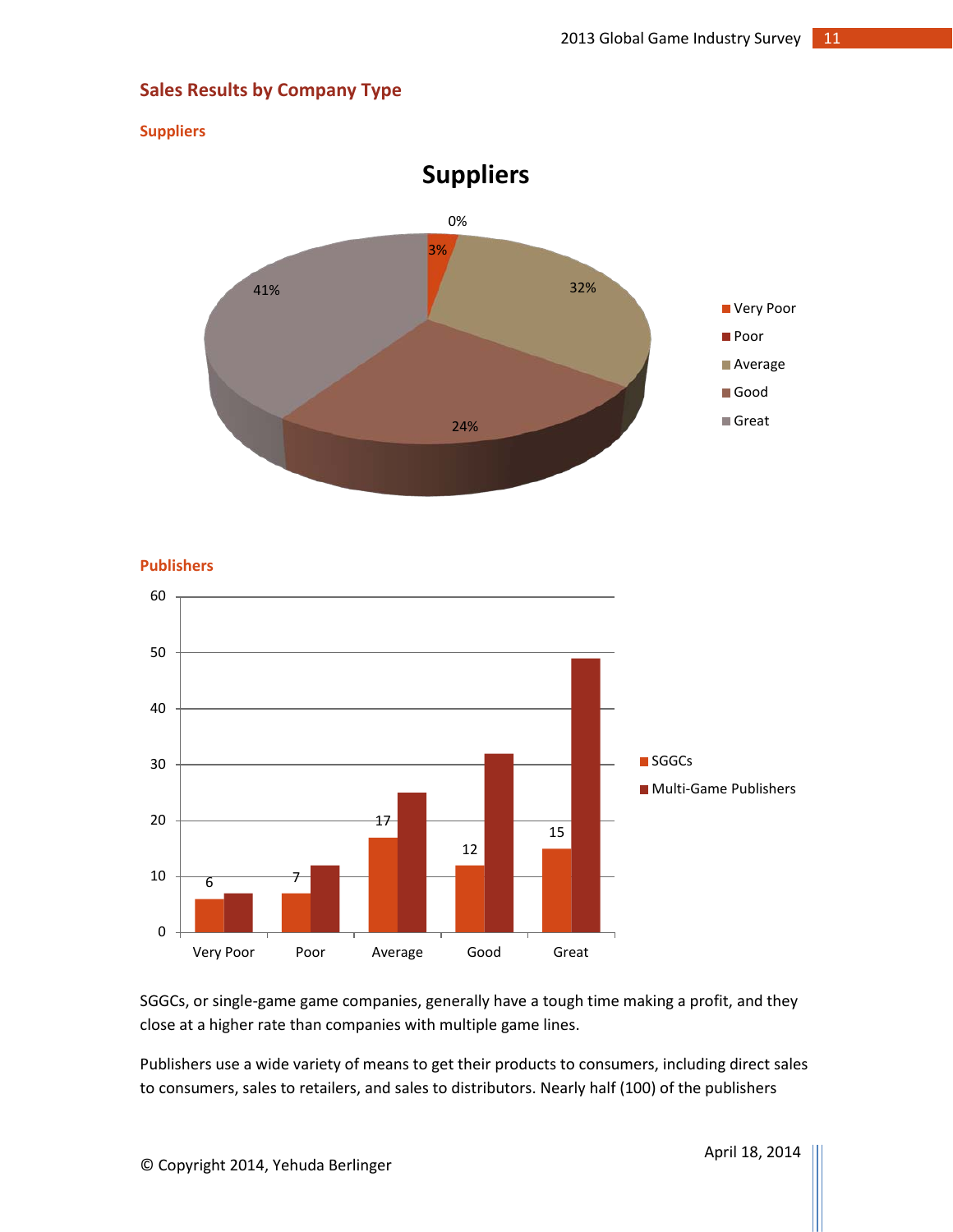have digital versions of their products (practically all RPG publishers), and more than half (123) have used Kickstarter or some other crowdfunding source or plan to do so this year.

#### <span id="page-12-0"></span>**Distributors**



Last year, almost all distributors (82%) reported that they were doing great.



<span id="page-12-1"></span>**Retailers**

BM = brick and mortar retailers (retailers with one or more physical stores). Online-only and mixed retailers are getting by (average to good), while BM retailers are generally doing better (good to great).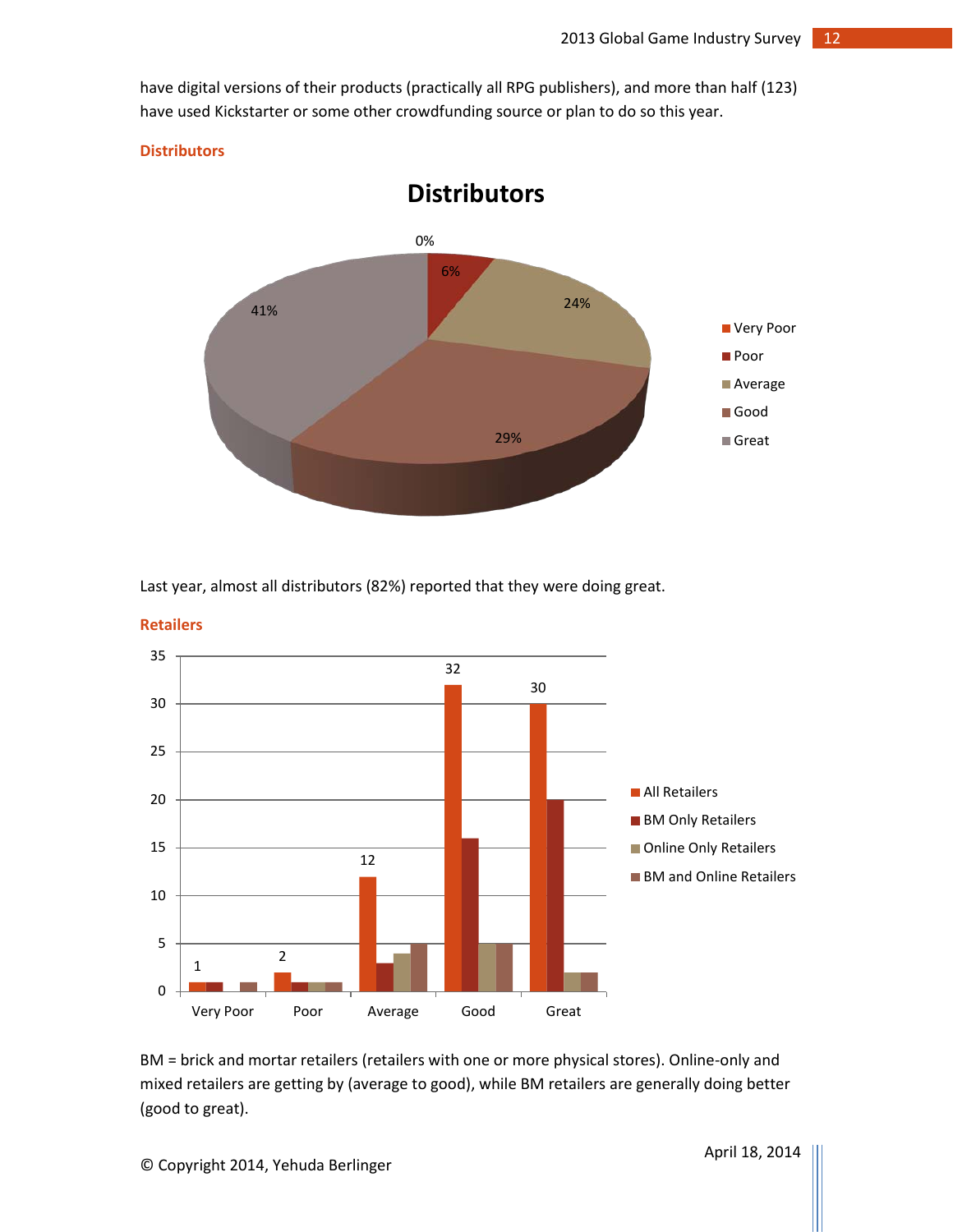| 2012 / 2013 $\rightarrow$ Very Poor Poor |   |   | Average        | Good           | Great          |
|------------------------------------------|---|---|----------------|----------------|----------------|
| <b>Very Poor</b>                         |   | 1 | $\overline{2}$ | 1              | 1              |
| Poor                                     |   | 1 |                | 2              |                |
| Average                                  |   | 1 | 6              | $\overline{2}$ | 3              |
| Good                                     |   | 3 | 3              | 6              | $\overline{2}$ |
| Great                                    | 3 | 1 | $\overline{A}$ | 13             | 20             |

## <span id="page-13-0"></span>**Comparison for Respondents Who Also Answered in 2012**

## <span id="page-13-1"></span>**Best Sellers**

The following are bestsellers from 76 retailers, considering only items that appear in at least two responses. The numbers in parentheses is last year's bestsellers (from 47 retailers).

| <b>Product</b>                    | <b>Publisher</b>                 | Sales (prev) | <b>Comments</b>                                                                          |
|-----------------------------------|----------------------------------|--------------|------------------------------------------------------------------------------------------|
| <b>Magic CCG line</b>             | Hasbro / Wizards of<br>the Coast | 54(24)       | Magic continues to be a strong<br>seller in all types of retail<br>outlets.              |
| <b>Warhammer lines</b>            | Games Workshop                   | 27(11)       | Including minis and RPGs. GW<br>produces new products every<br>year.                     |
| <b>Catan line</b>                 | <b>Mayfair Games</b>             | 22(14)       | Catan is available in digital<br>versions and could already be<br>considered mainstream. |
| <b>Pathfinder line</b>            | Paizo Publishing                 | 20(8)        | Pathfinder outperformed D&D<br>more than 2 to 1.                                         |
| Yu-Gi-Oh CCG line                 | Konami Digital<br>Entertainment  | 15(7)        | These numbers would be<br>different if I had more<br>responses from Asia.                |
| <b>Warmachine/Hordes</b><br>lines | <b>Privateer Press</b>           | 12(5)        |                                                                                          |
| <b>Munchkin line</b>              | <b>Steve Jackson</b><br>Games    | 10(5)        |                                                                                          |
| <b>Pokemon CCG line</b>           | Pokemon                          | 10(3)        |                                                                                          |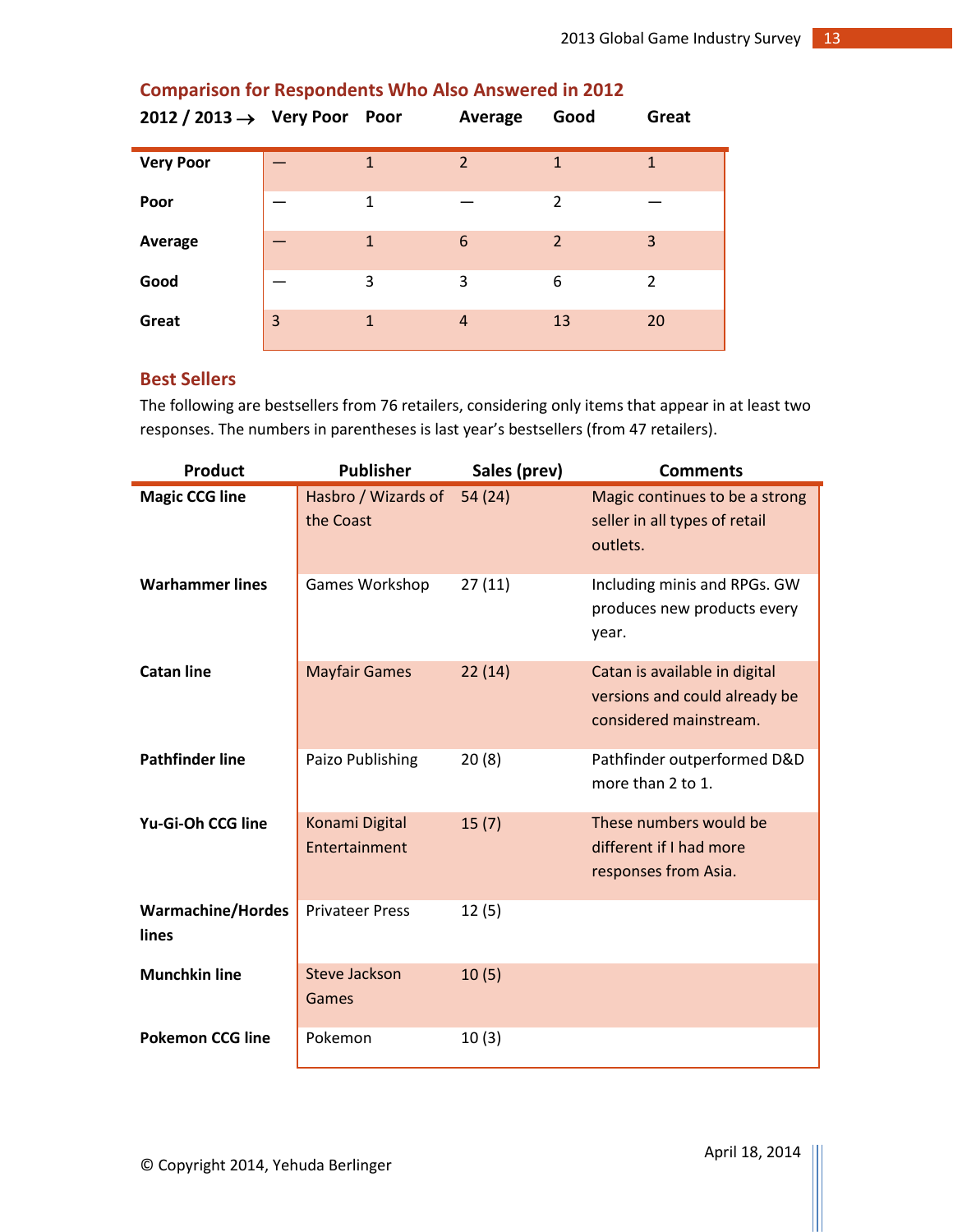| <b>Product</b>                              | <b>Publisher</b>                      | Sales (prev)   | <b>Comments</b>                                                                                                                           |
|---------------------------------------------|---------------------------------------|----------------|-------------------------------------------------------------------------------------------------------------------------------------------|
| <b>Star Wars X-Wing</b>                     | <b>Fantasy Flight</b>                 | 10             | A new and highly popular                                                                                                                  |
| minis                                       | Games                                 |                | tactical combat game.                                                                                                                     |
| <b>Ticket to Ride line</b>                  | Days of Wonder                        | 10(8)          |                                                                                                                                           |
| <b>Android Netrunner</b>                    | <b>Fantasy Flight</b><br><b>Games</b> | 9              | A reboot and re-theme of a<br>classic Wizards of the Coast<br>CCG.                                                                        |
| <b>Cards Against</b>                        | Cards Against                         | 8              | A party game for adults with                                                                                                              |
| <b>Humanity line</b>                        | Humanity                              |                | perverse humor. Has several<br>expansions.                                                                                                |
| <b>Dungeons and</b><br><b>Dragons lines</b> | Hasbro / Wizards of<br>the Coast      | 8(4)           | 5th edition was announced in<br>Jan 2012, but it won't arrive<br>until summer 2014.8 Reprints<br>of older editions helped boost<br>sales. |
| <b>HeroClix line</b>                        | WizKids                               | 8(4)           | WizKids rebooted its company<br>in 2012.                                                                                                  |
| <b>Dominion line</b>                        | <b>Rio Grande Games</b>               | 7(10)          | A large drop for this line.                                                                                                               |
| <b>Carcassonne line</b>                     | <b>Rio Grande Games</b>               | 6(6)           |                                                                                                                                           |
| Forbidden Island /<br><b>Desert</b>         | Gamewright                            | 6(2)           |                                                                                                                                           |
| card sleeves                                | Ultra Pro, etc                        | 5              | Very popular among CCG<br>players                                                                                                         |
| <b>King of Tokyo</b>                        | <b>IELLO</b>                          | 5              | A quick themed dice game.                                                                                                                 |
| <b>Love Letter</b>                          | Alderac<br>Entertainment<br>Group     | 5              | A quick bluffing and deduction<br>card game.                                                                                              |
| <b>A Game of Thrones</b><br><b>LCG</b>      | <b>Fantasy Flight</b><br>Games        | $\overline{4}$ | Boosted, no doubt, by the<br>popular TV series                                                                                            |
|                                             |                                       |                |                                                                                                                                           |

<sup>8</sup> [http://company.wizards.com/content/wizards-coast-announces-thrilling-dungeons-dragons](http://www.forbes.com/sites/davidewalt/2012/08/20/whats-next-with-dungeons-and-dragons/)[launch-summer-2014/](http://www.forbes.com/sites/davidewalt/2012/08/20/whats-next-with-dungeons-and-dragons/)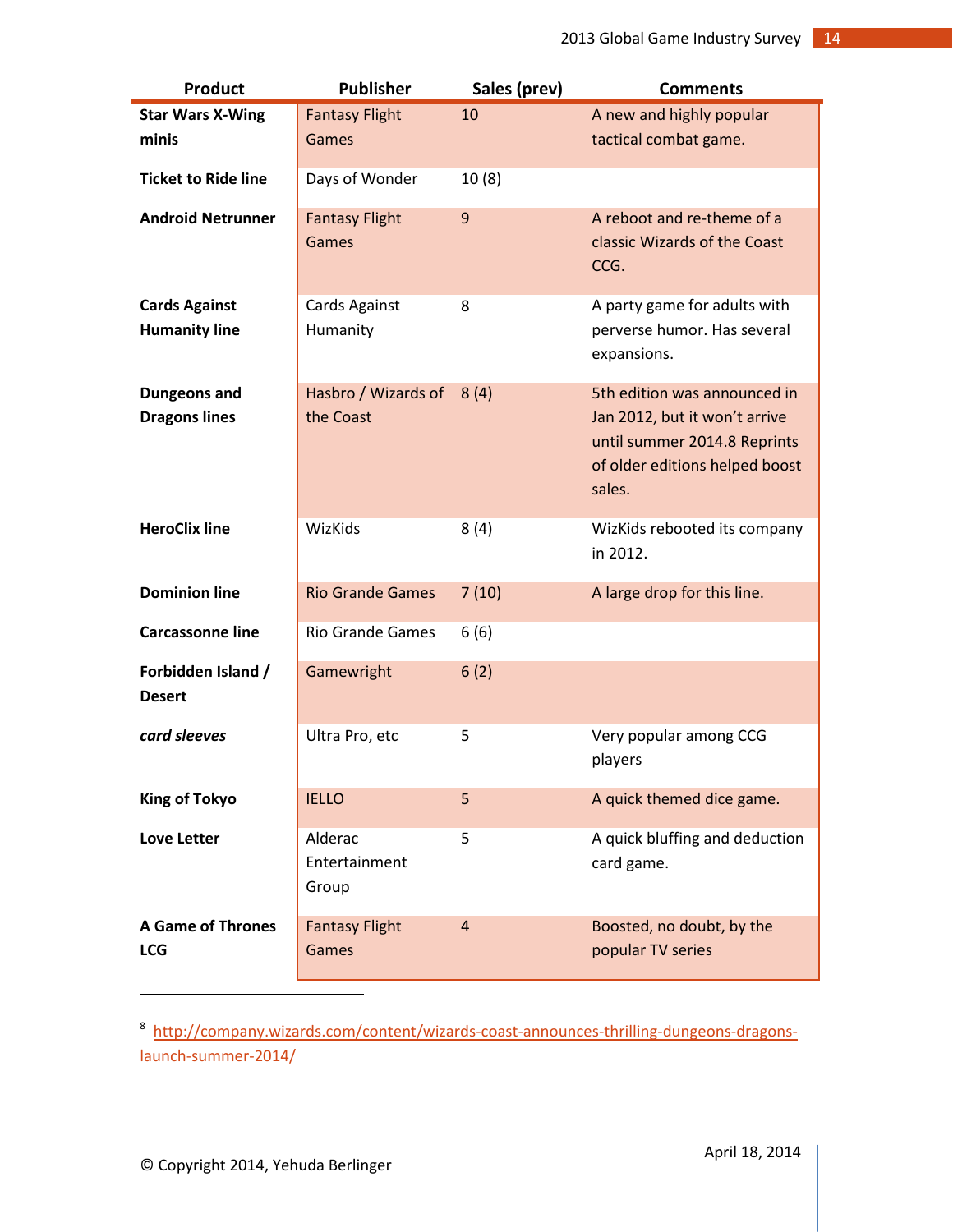| <b>Product</b>                                 | <b>Publisher</b>                        | Sales (prev)   | <b>Comments</b>                                                                                          |
|------------------------------------------------|-----------------------------------------|----------------|----------------------------------------------------------------------------------------------------------|
| Pandemic                                       | Z-Man Games                             | $\overline{4}$ | Fell off the charts last year, but<br>back on again.                                                     |
| <b>Star Wars: Edge of</b><br><b>Empire RPG</b> | <b>Fantasy Flight</b><br><b>Games</b>   | $\overline{4}$ | A new RPG from FFG.                                                                                      |
| dice                                           |                                         | 3              |                                                                                                          |
| soft drinks                                    |                                         | 3              |                                                                                                          |
| <b>Firefly: the Game</b>                       | Gale Force Nine                         | 3              | A new game based on the<br>short-lived TV series with a<br>cult-like status.                             |
| <b>Legend of the Five</b><br><b>Rings line</b> | Alderac<br>Entertainment<br>Group       | 3(2)           |                                                                                                          |
| Spot It                                        | <b>Blue Orange</b>                      | 3              |                                                                                                          |
| 7 Wonders                                      | Asmodee                                 | $\overline{2}$ |                                                                                                          |
| classic games                                  |                                         | 2              | Chess, backgammon, etc                                                                                   |
| <b>Boss Monster</b>                            | <b>Brotherwise Games</b>                | $\overline{2}$ | A themed deck-building game<br>funded on Kickstarter.                                                    |
| <b>Descent line</b>                            | <b>Fantasy Flight</b><br>Games          | $\overline{2}$ |                                                                                                          |
| <b>Flames of War line</b>                      | <b>Battlefront</b><br><b>Miniatures</b> | $\overline{2}$ |                                                                                                          |
| <b>Fluxx line</b>                              | Looney Labs                             | 2(2)           |                                                                                                          |
| Gloom                                          | <b>Steve Jackson</b><br>Games           | $\overline{2}$ |                                                                                                          |
| Lord of the Rings<br><b>LCG</b>                | <b>Fantasy Flight</b><br>Games          | 2              |                                                                                                          |
| <b>Pig Iron Production</b><br>miniatures       | Pig Iron<br><b>Productions</b>          | $\overline{2}$ | In addition, smaller lines of<br>miniatures from other<br>companies also sell well at<br>some retailers. |